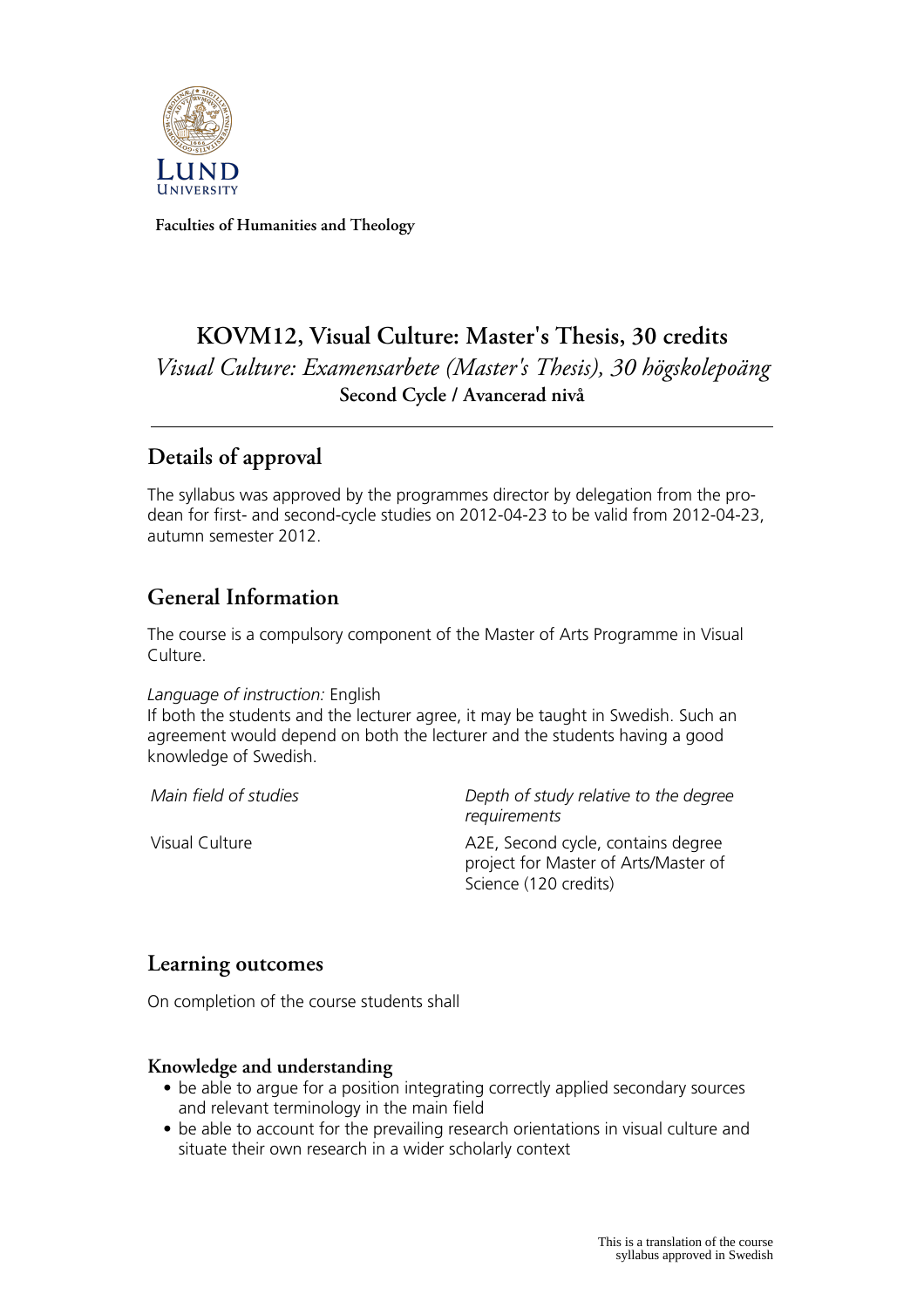#### **Competence and skills**

- be able to discern, delimit and formulate a problem related to a research assignment
- be able to apply different analytical methods to interpretations of visual objects and phenomena in a specialised manner
- demonstrate a good ability to plan, structure, complete and present a research assignment related to visual culture
- demonstrate a good ability to present insights acquired during the individual study of an independently identified issue in visual culture in a clear, logical and stylistically and scholarly appropriate discourse
- demonstrate a good ability to search for and find relevant information in, for example, libraries and electronic resources, and to manage the apparatus of scholarly writing in an appropriate manner
- be able to assess their own texts and those of others with reference to the reliability of the argument, the clarity and consistency of the presentation and the match between stated purpose and final results
- be able to identify different theoretical approaches in scholarly work and to judge the significance of the different approaches for the implementation and results of the scholarly studies in question

#### **Judgement and approach**

- demonstrate a good ability to take a position on perspectives related to gender, ethnicity and social and cultural diversity in the field of visual studies
- demonstrate a good ability to make assessments with regard to relevant scholarly, social and ethical aspects related to the field of visual studies
- be able to take a position on the possibilities and limitations of research, its role in society and the responsibility of the individual for how it is used
- be able to identify the personal need for further knowledge and take responsibility for their ongoing learning.

#### **Course content**

The course consists of a degree project in which the student, independently but supported by a supervisor, investigates and analyses a research issue in the subject of his or specialisation within the programme – art, film, design, architecture, audio – in a paper of some length. The topic is chosen in consultation with the supervisor and is presented in the form of a thesis. The students will use guides to academic writing and reinforce their ability to manage primary and secondary sources in an appropriate scholarly manner. This includes accounting for previous research in a fair manner, quoting efficiently and correctly, using an adequate system of referencing and compiling a bibliography. The students will develop their ability to account for complex phenomena in good and stylistically appropriate discourse.

## **Course design**

Teaching consists of individual supervision and seminars. Attendance is compulsory at the seminars in which degree projects are publicly discussed.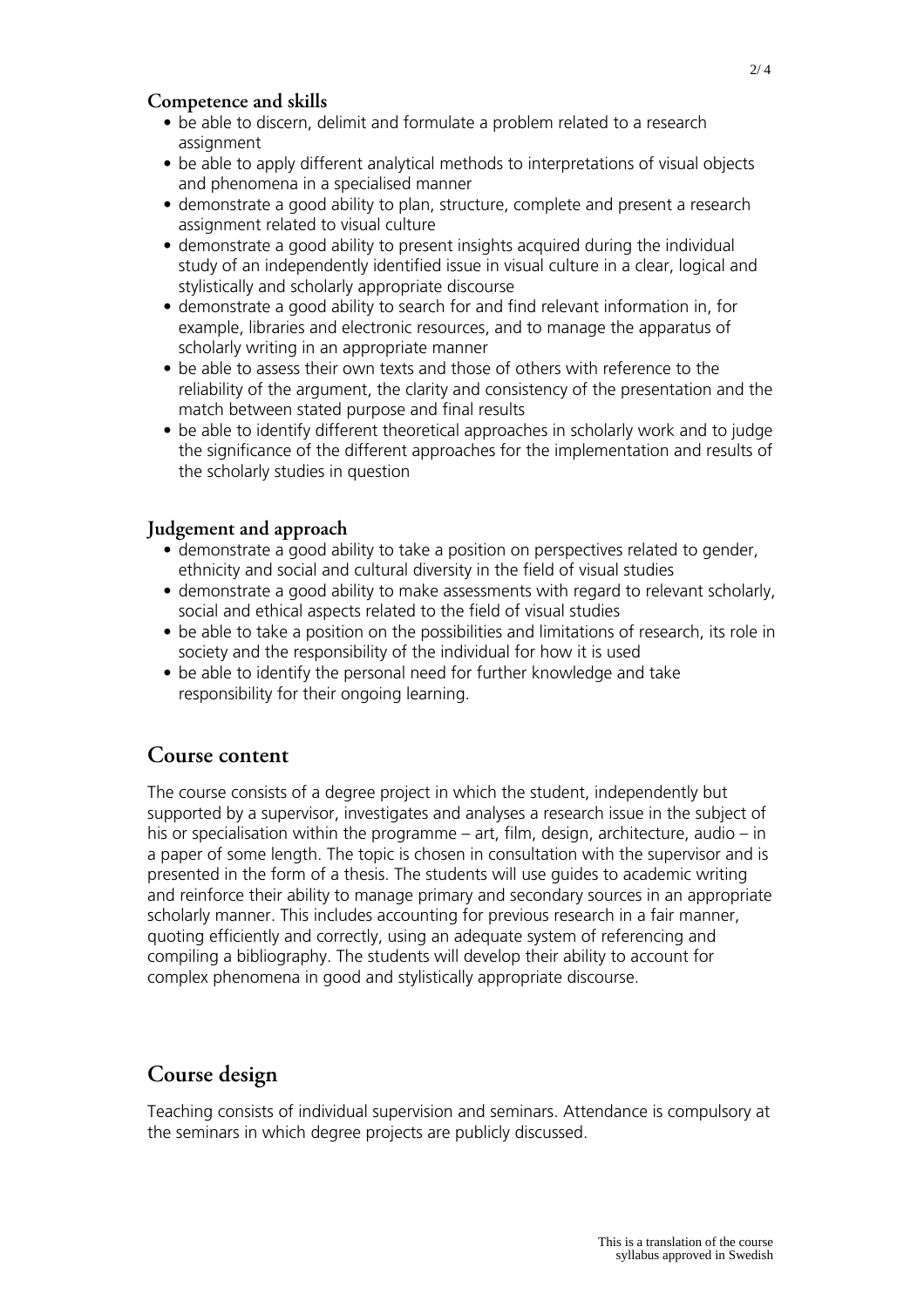#### **Assessment**

The course is examined through the student's defence at a seminar of a thesis he or she has written. The thesis is assessed by an external examiner. The student's critical review of another thesis is part of the course and included in the assessment.

Passed degree projects at the Faculties of Humanities and Theology can be registered in the LUP Student Papers database if the student so wishes. The student is responsible for uploading the passed degree project as a PDF file in LUP student papers.

*Subcourses that are part of this course can be found in an appendix at the end of this document.*

#### **Grades**

Marking scale: Fail, E, D, C, B, A.

The highest grade is A and the lowest passing grade is E. The grade for a non-passing result is Fail.

## **Entry requirements**

To be admitted to the course, students must have 90 credits in the Master of Arts programme in Visual Culture.

### **Further information**

- 1. The course is offered at the Division of Art History and Visual Studies, Department of Arts and Cultural Sciences, Lund University.
- 2. The course replaces KOVM02
- 3. The credits allocated for course content that in whole or in part is commensurate with another course can only be credited once for a degree. For further details see the current registration information and other relevant documentation.